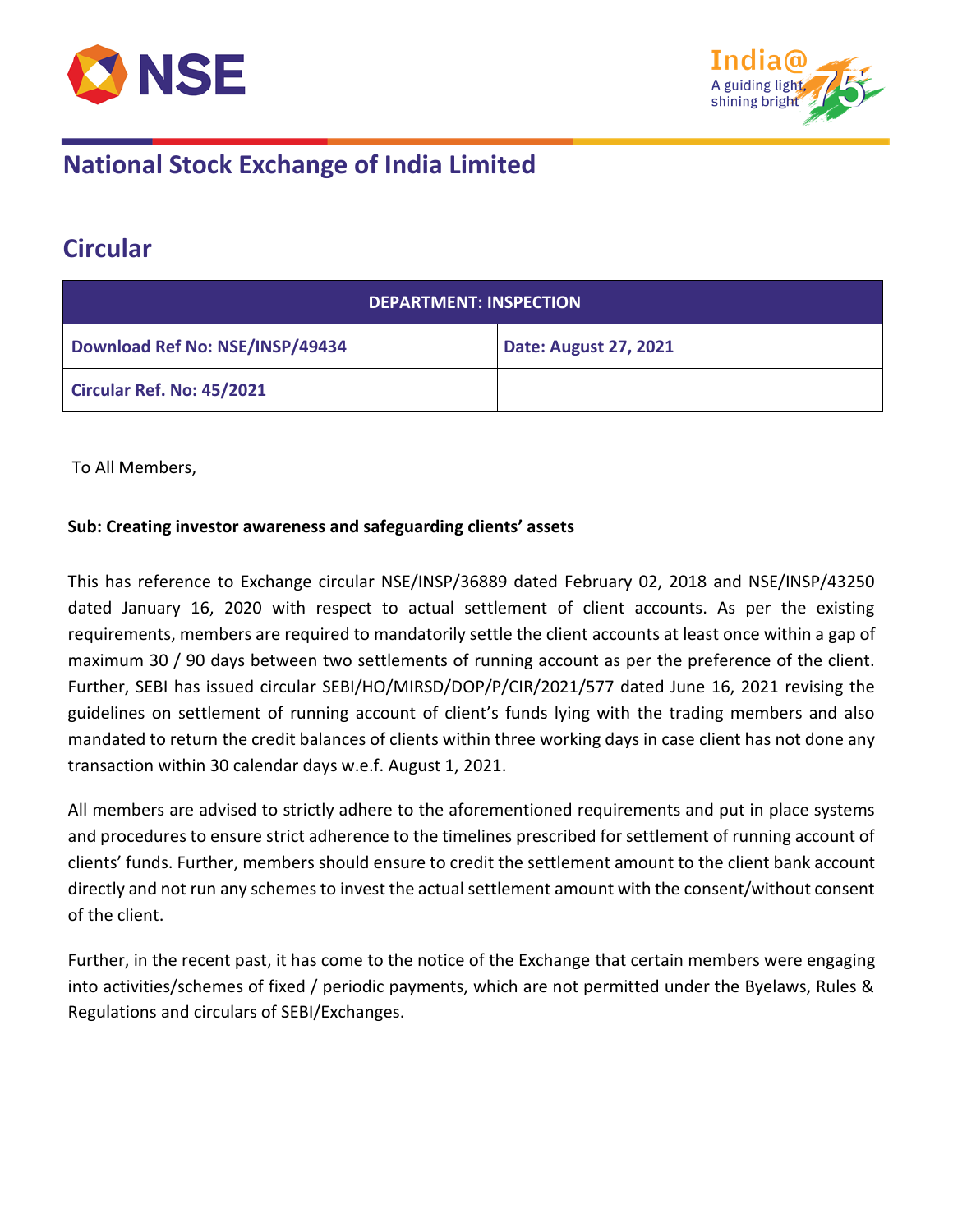

It is reiterated that members are not permitted to undertake any business/activity that is not allowed under the Byelaws, Rules & Regulations and circulars of SEBI/Exchanges including operating any schemes of unauthorised collective investments/portfolio management, promising indicative/ guaranteed/fixed returns/payments etc. Members attention is also drawn to Exchange circular NSE/COMP/48536 dated June 09 2021 which stipulates, that all the acts of omission and commission of the Authorised Persons and its Directors/Partners, employees etc., shall be deemed to be those of the member and member shall be responsible for all such acts of its Authorised person(s) and/or their Directors/Partners, employees etc., including liabilities arising there from.

Members are advised to regularly caution and create awareness amongst their clients/investors to abstain them from dealing in any schemes of unauthorised collective investments/portfolio management, indicative/ guaranteed/fixed returns / payments etc. Members are also advised to display the following messages on their respective websites under a separate banner "Advisory for investors":

#### **"Attention Investors!**

- Beware of fixed/guaranteed/regular returns/ capital protection schemes. Brokers or their authorized persons or any of their associates are not authorized to offer fixed/guaranteed/regular returns/ capital protection on your investment or authorized to enter into any loan agreement with you to pay interest on the funds offered by you. Please note that in case of default of a member claim for funds or securities given to the broker under any arrangement/ agreement of indicative return will not be accepted by the relevant Committee of the Exchange as per the approved norms.
- Do not keep funds idle with the Stock Broker. Please note that your stock broker has to return the credit balance lying with them, within three working days in case you have not done any transaction within last 30 calendar days. Please note that in case of default of a Member, claim for funds and securities, without any transaction on the exchange will not be accepted by the relevant Committee of the Exchange as per the approved norms.
- Check the frequency of accounts settlement opted for. If you have opted for running account, please ensure that your broker settles your account and, in any case, not later than once in 90 days (or 30 days if you have opted for 30 days settlement). In case of declaration of trading member as defaulter, the claims of clients against such defaulter member would be subject to norms for eligibility of claims for compensation from IPF to the clients of the defaulter member. These norms are available on Exchange website at following link: [https://www.nseindia.com/invest/about-defaulter-section.](https://www.nseindia.com/invest/about-defaulter-section)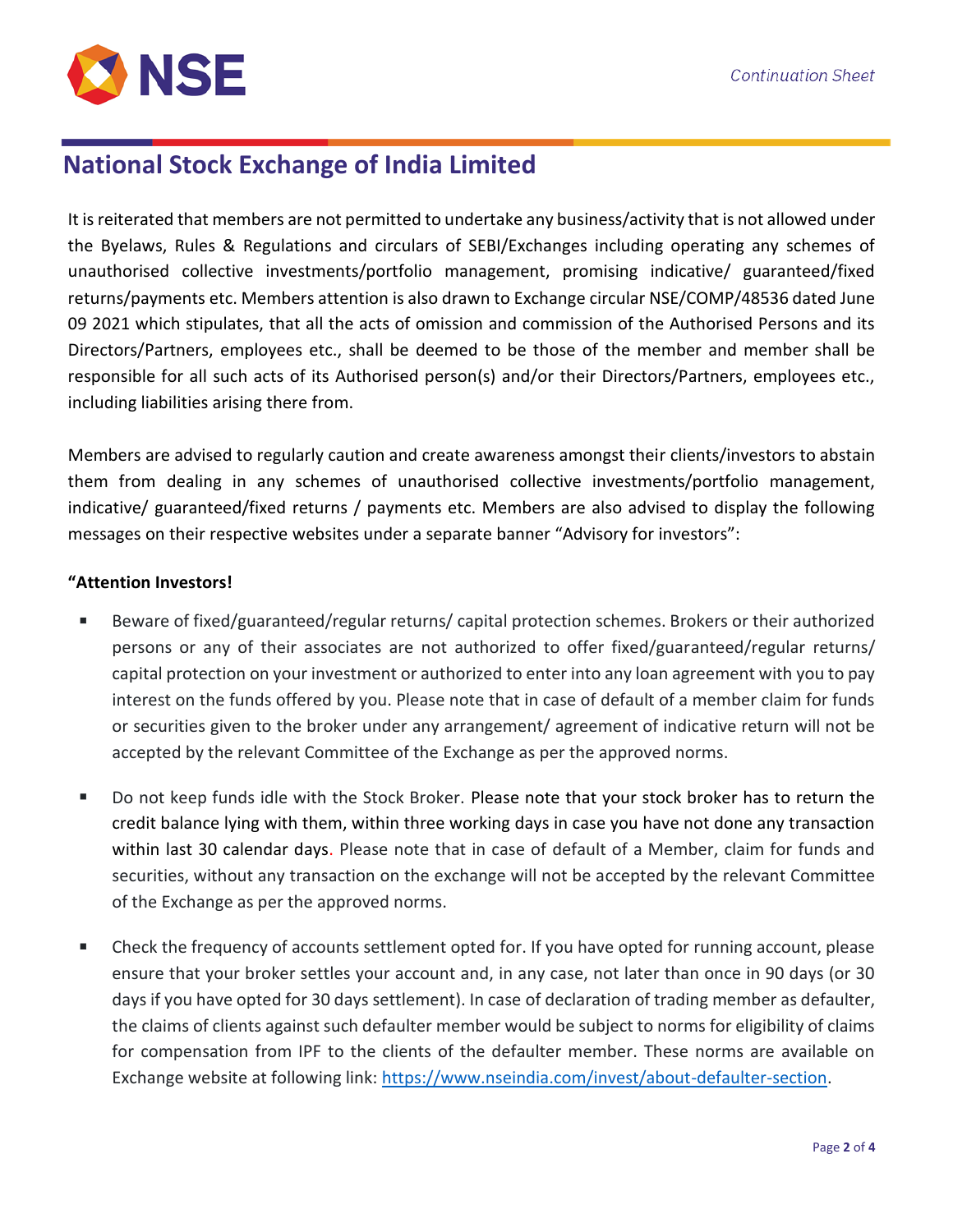

- Brokers are not permitted to accept transfer of securities as margin. Securities offered as margin/ collateral MUST remain in the account of the client and can be pledged to the broker only by way of 'margin pledge', created in the Depository system. Clients are not permitted to place any securities with the broker or associate of the broker or authorized person of the broker for any reason. Broker can take securities belonging to clients only for settlement of securities sold by the client.
- Always keep your contact details viz. Mobile number/Email ID updated with the stock broker. Email and mobile number is mandatory and you must provide the same to your broker for updation in Exchange records. You must immediately take up the matter with Stock Broker/Exchange if you are not receiving the messages from Exchange/Depositories regularly.
- Don't ignore any emails/SMSs received from the Exchange for trades done by you. Verify the same with the Contract notes/Statement of accounts received from your broker and report discrepancy, if any, to your broker in writing immediately and if the Stock Broker does not respond, please take this up with the Exchange/Depositories forthwith.
- Check messages sent by Exchanges on a weekly basis regarding funds and securities balances reported by the trading member, compare it with the weekly statement of account sent by broker and immediately raise a concern to the exchange if you notice a discrepancy.
- Please do not transfer funds, for the purposes of trading to anyone, including an authorized person or an associate of the broker, other than a SEBI registered Stock broker."

Members may take note of the above and comply.

**For and on behalf of National Stock Exchange of India Limited**

**Harinatha Reddy M Senior Manager - Inspection**